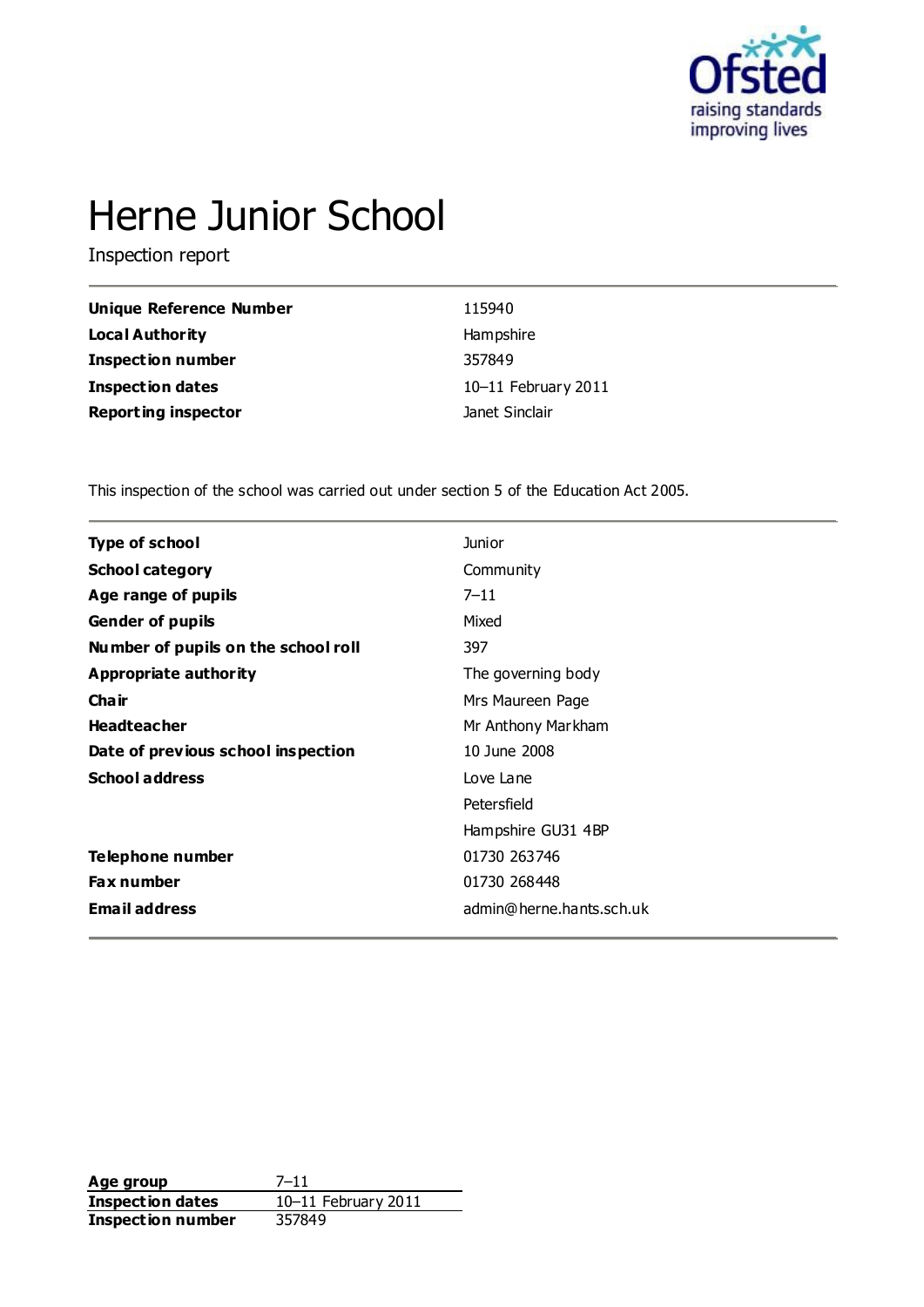The Office for Standards in Education, Children's Services and Skills (Ofsted) regulates and inspects to achieve excellence in the care of children and young people, and in education and skills for learners of all ages. It regulates and inspects childcare and children's social care, and inspects the Children and Family Court Advisory Support Service (Cafcass), schools, colleges, initial teacher training, work-based learning and skills training, adult and community learning, and education and training in prisons and other secure establishments. It assesses council children's services, and inspects services for looked after children, safeguarding and child protection.

Further copies of this report are obtainable from the school. Under the Education Act 2005, the school must provide a copy of this report free of charge to certain categories of people. A charge not exceeding the full cost of reproduction may be made for any other copies supplied.

If you would like a copy of this document in a different format, such as large print or Braille, please telephone 0300 123 4234, or email **[enquiries@ofsted.gov.uk](mailto:enquiries@ofsted.gov.uk)**.

You may copy all or parts of this document for non-commercial educational purposes, as long as you give details of the source and date of publication and do not alter the documentation in any way.

To receive regular email alerts about new publications, including survey reports and school inspection reports, please visit our website and go to 'Subscribe'.

Royal Exchange Buildings St Ann's Square Manchester M2 7LA T: 0300 123 4234 Textphone: 0161 618 8524 E: **[enquiries@ofsted.gov.uk](mailto:enquiries@ofsted.gov.uk)**

W: **[www.ofsted.gov.uk](http://www.ofsted.gov.uk/)**

© Crown copyright 2011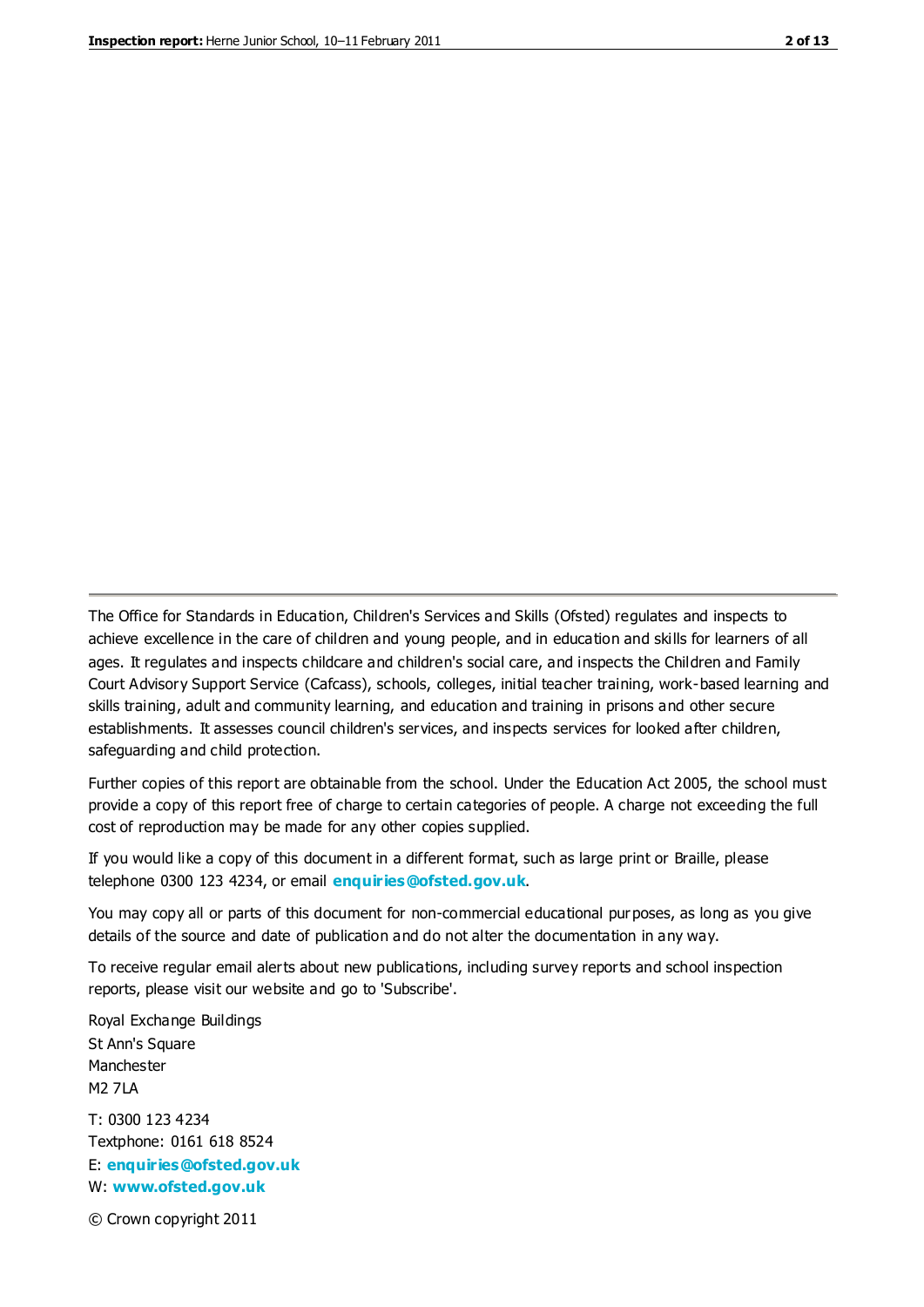## **Introduction**

This inspection was carried out by three additional inspectors. The inspectors visited 29 lessons or part-lessons, observing 14 teachers and several teaching assistants. Inspectors also held meetings with representatives of the governing body, senior staff and groups of pupils. They scrutinised samples of pupils' work, and looked at a wide range of documentation, including policies, the school development plan and records of pupils' progress. They considered the 148 responses from questionnaires returned by parents and carers.

The inspection team reviewed many aspects of the school's work. It looked in detail at a number of key areas.

- Attainment and rates of progress for all groups of pupils, but particularly in writing and for more-able pupils.
- The impact of teaching, the curriculum and pupils' involvement in their own learning on raising attainment and accelerating progress.
- The rigour of leaders at all levels in embedding new initiatives and the resulting impact on improving pupils' outcomes.

# **Information about the school**

Herne is larger than the average-sized junior school. There is a below average proportion of pupils from minority ethnic groups, some of whom are at an early stage of learning English. The proportion of pupils with special educational needs and/or disabilities is below average; these are mainly moderate learning difficulties. The proportion of pupils known to be eligible for free school meals is average. There has been a large staff turnover since the previous inspection.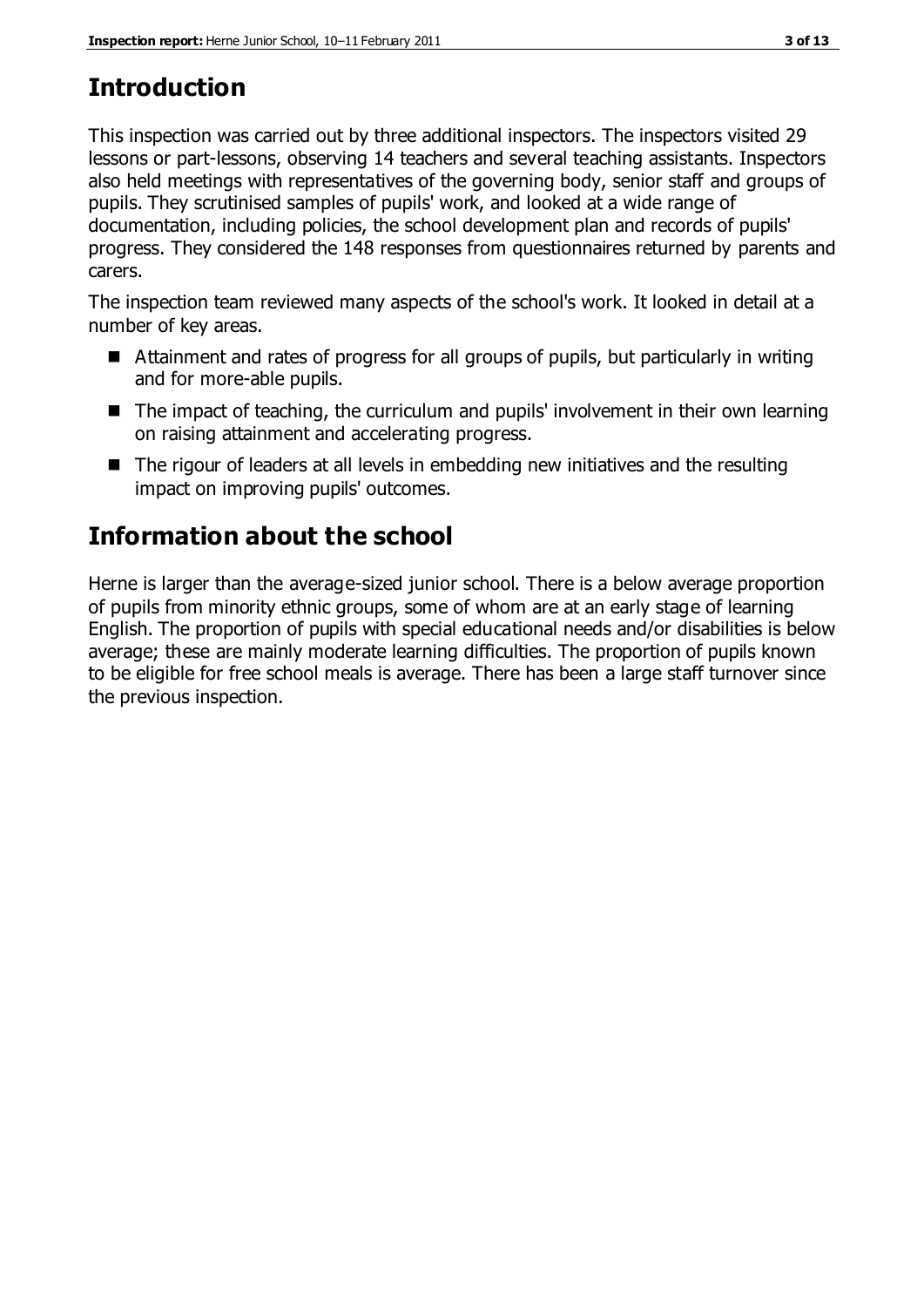### **Inspection judgements**

| Overall effectiveness: how good is the school?  |  |
|-------------------------------------------------|--|
| The school's capacity for sustained improvement |  |

### **Main findings**

Herne is a satisfactory school. The headteacher and deputy headteacher have ensured a strong caring ethos and supportive learning environment for all pupils. Relationships are good, staff work well together and a friendly, relaxed and purposeful atmosphere permeates the school. Consequently, pupils enjoy coming to school, behave well and attend regularly. Parents and carers are mainly happy with the school and consider that their children are safe and well cared for and enjoy all that is on offer.

Pupils make satisfactory progress across the school to reach broadly average attainment in English and mathematics by the end of Year 6. Writing has been weaker over time and the school has worked hard to improve it through regular opportunities for extended writing and involvement in the Every Child a Writer project; these initiatives are accelerating progress. Teachers organise and manage lessons well and provide interesting tasks to engage pupils in their learning. Most involve pupils well in improving their work through marking, assessing how well they are doing and knowledge of their targets. This has a good impact on learning. However, there are some inconsistencies, evident from lessons and pupils' books, which hamper overall progress. Also, insufficient match of work to pupils' needs and a lack of challenging questioning, particularly for the more able, mean that pupils sometimes lose interest and do not make the progress of which they are capable.

The new themed approach to the curriculum provides interesting topics that engage pupils in their learning and supports their personal development well. Teachers work hard to make effective cross-curricular links and do this particularly well in linking English and history. For example, pupils wrote a persuasive letter from Anne Boleyn to Henry V111 asking not to be beheaded! Rigorous tracking is ensuring a good level of consistency in pupils' progress, while effective steps, such as one-to-one support or booster classes, are taken to help any pupil not doing well enough. Pupils with special educational needs and/or disabilities and those at an early stage of learning English get specific support to meet their needs. Teaching assistants are particularly helpful in this respect.

Leaders have an accurate view of the school and know what needs to be done to ensure further improvement. They monitor teaching and learning regularly but do not always ensure that key areas of weakness are addressed and improved. The school has had many teaching staff changes since the previous inspection, but there is a stable staff team now in place and systems to support further development are sufficiently embedded. There is a clear focus on raising attainment and accelerating progress, and good attention to pupils' personal development. Consequently, the school demonstrates a satisfactory capacity to sustain improvement.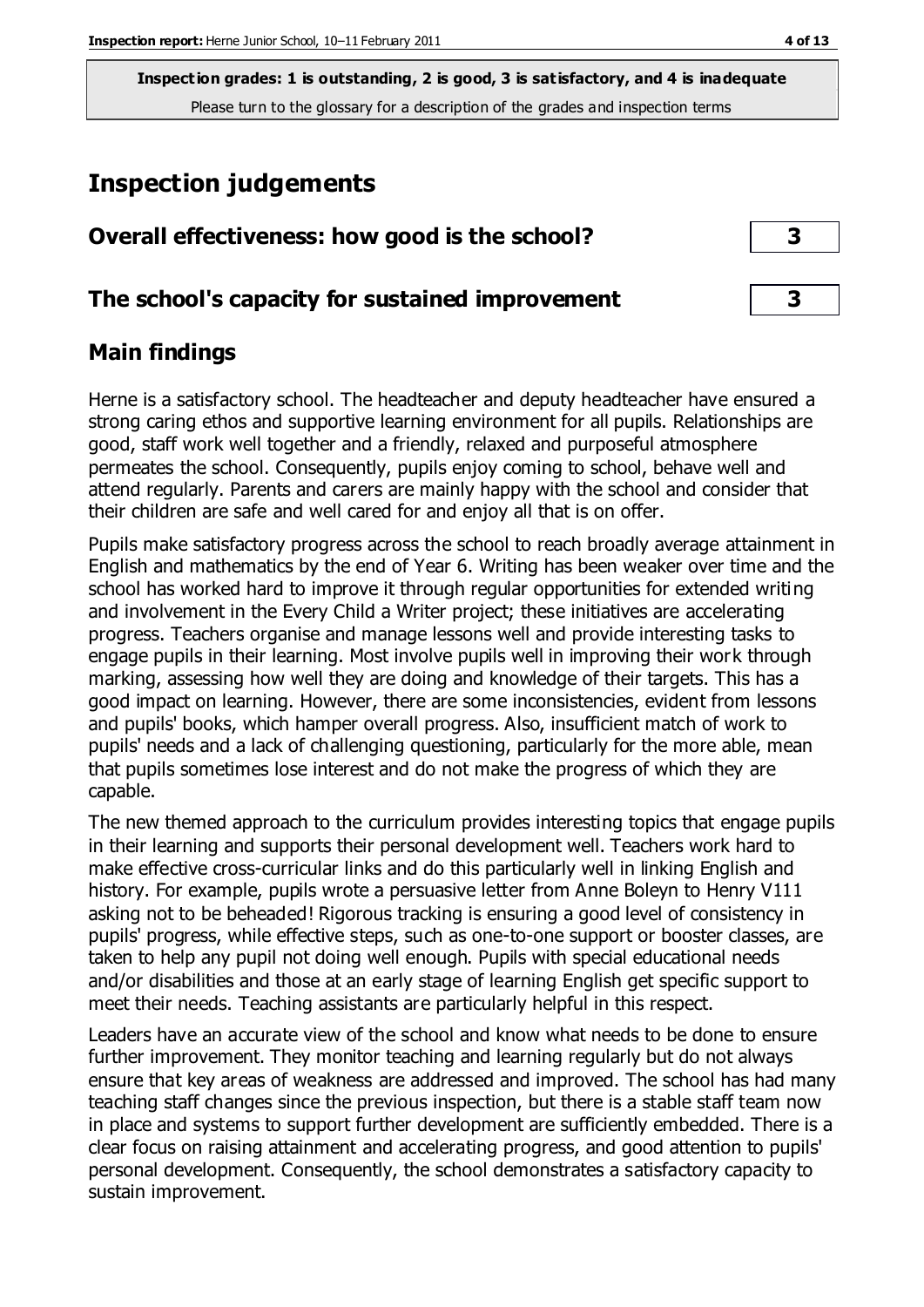#### **What does the school need to do to improve further?**

- Raise attainment and accelerate pupils' rates of progress through:
	- providing a better match of work to pupils' needs, particularly for more-able  $$ pupils
	- ensuring that teachers' questioning is thought-provoking, enabling pupils to express their ideas and develop their thinking skills
	- involving pupils more fully in assessing their learning and improving their work.
- Improve the monitoring of teaching and learning by ensuring a clearer focus on the key areas that will improve its quality and accelerate pupils' learning.

#### **Outcomes for individuals and groups of pupils 3**



Progress is accelerating due to careful tracking and improving provision. Pupils enjoy their learning and this was particularly noticeable when pupils in Year 3 were developing a musical story based on the sphinx of ancient Egypt. They were fully engaged and made good progress. Pupils work well in pairs, for example, when discussing how they are going to recount Robin Hood's experience in an archery competition. In a mathematics lesson in Year 6, there was a high level of concentration and intense discussion as pupils worked out which payment option would realise the greatest income. This involved them in careful calculation. In some lessons, pupils make good progress in developing subject-specific vocabulary. For example, in English they learn and use vocabulary such as similes, complex sentences and causal connectives. Gifted and talented pupils enjoy the small group work which supports and develops their particular talents. Pupils with special educational needs and/or disabilities benefit from small group work that focuses on their needs and this helps them to feel confident to ask questions. As a result, they make progress at a similar rate to their peers.

Pupils behave well and are polite and friendly to each other and all adults. They say they feel safe in school because there is good security. They are confident of adult support should they need it and are pleased that there is the rainbow room they can go to if they are upset. School councillors are proud of the role they play in the school, particularly the money they raise for charity and the improvements they have made to the school playground. Pupils enjoy all the physical activities, such as 'Activate' and after-school sports clubs, which help them to have a healthy lifestyle.

Pupils have good relationships with each other and a clear understanding of right and wrong. In assemblies, pupils enjoy the opportunities for reflection and discussions about their lifestyles or religion and those of children in their own and other countries.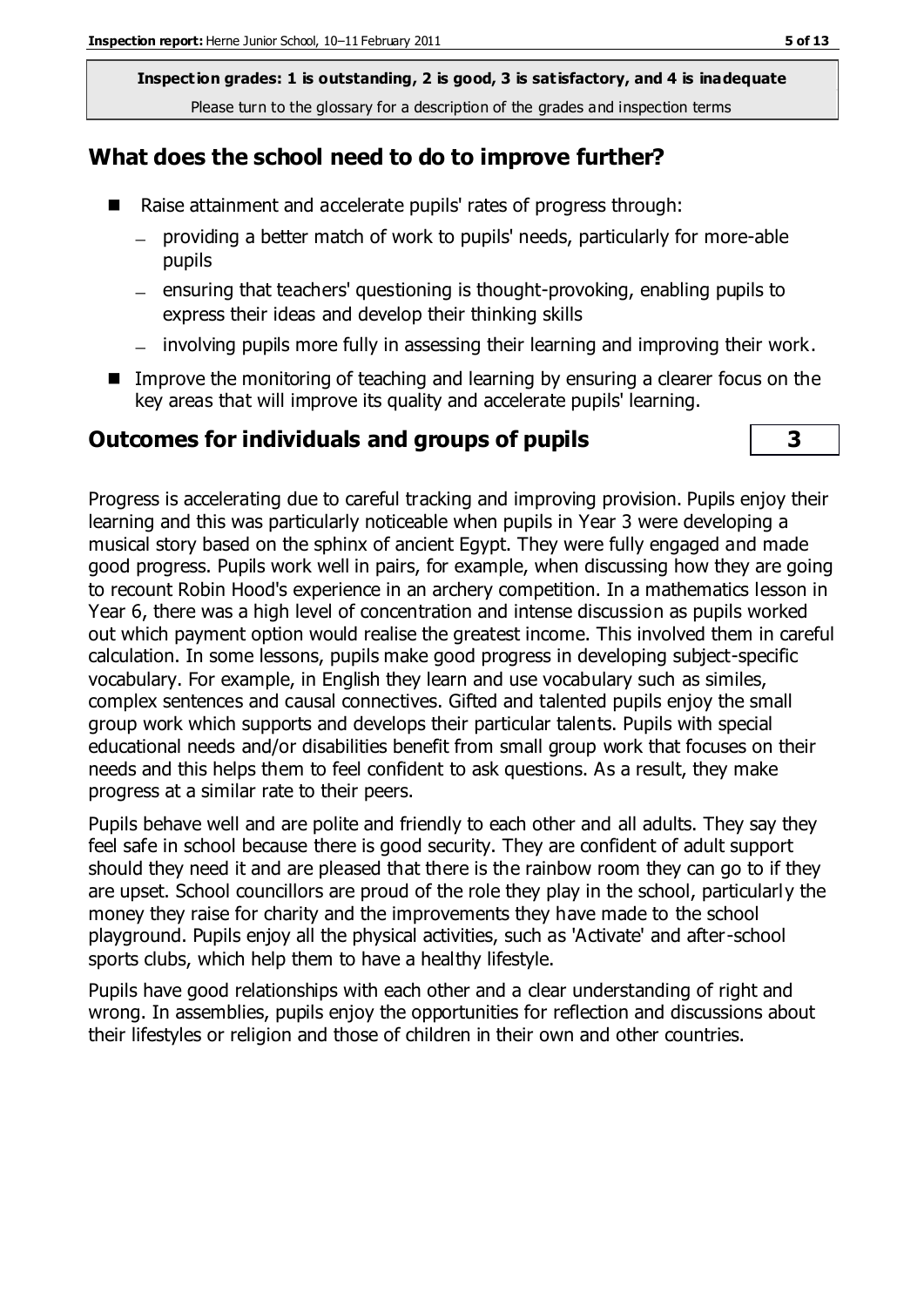# **Inspection grades: 1 is outstanding, 2 is good, 3 is satisfactory, and 4 is inadequate**

Please turn to the glossary for a description of the grades and inspection terms

These are the grades for pupils' outcomes

| Pupils' achievement and the extent to which they enjoy their learning                                                     | 3                       |
|---------------------------------------------------------------------------------------------------------------------------|-------------------------|
| Taking into account:<br>Pupils' attainment <sup>1</sup>                                                                   | 3                       |
| The quality of pupils' learning and their progress                                                                        | 3                       |
| The quality of learning for pupils with special educational needs and/or disabilities<br>and their progress               | 3                       |
| The extent to which pupils feel safe                                                                                      | 2                       |
| Pupils' behaviour                                                                                                         | 2                       |
| The extent to which pupils adopt healthy lifestyles                                                                       | 2                       |
| The extent to which pupils contribute to the school and wider community                                                   | 2                       |
| The extent to which pupils develop workplace and other skills that will contribute to<br>their future economic well-being | $\overline{\mathbf{2}}$ |
| Taking into account:<br>Pupils' attendance <sup>1</sup>                                                                   | $\mathcal{P}$           |
| The extent of pupils' spiritual, moral, social and cultural development                                                   | 2                       |

<sup>1</sup> The grades for attainment and attendance are: 1 is high; 2 is above average; 3 is broadly average; and 4 is low

### **How effective is the provision?**

Teachers use resources well to enliven lessons. Examples seen during the inspection include a memo from a film executive wanting their ideas for superheroes, interactive whiteboards used for demonstration and staff in roles as characters from history. Teachers mainly ensure that learning intentions and success criteria are shared with pupils so they are clear about what they are expected to learn. Although lessons are generally well planned, there is sometimes not enough attention to ensuring a good match to pupils' needs, especially for more-able pupils, and so they are not challenged and this slows their progress. Teachers make good use of opportunities for extended writing to ensure pupils improve their skills but marking is not detailed enough to show the levels pupils have reached or the next steps in their learning; this limits its effectiveness as a tool for improvement. Teachers question pupils about their work, but questioning sometimes lacks the challenge to develop their higher order thinking skills or fully involve them in a dialogue that enables them to express their ideas. For example, in a mathematics lesson, pupils were excited about the emerging pattern that their calculations had shown but did not get the opportunity to explain this to the whole class or respond to questions that would have given them a greater understanding. Pupils know their targets and use them appropriately to improve their work, but they do not always have enough opportunities to assess how well they are doing or respond to marking, and this prevents them from knowing how well they are doing or how they can improve.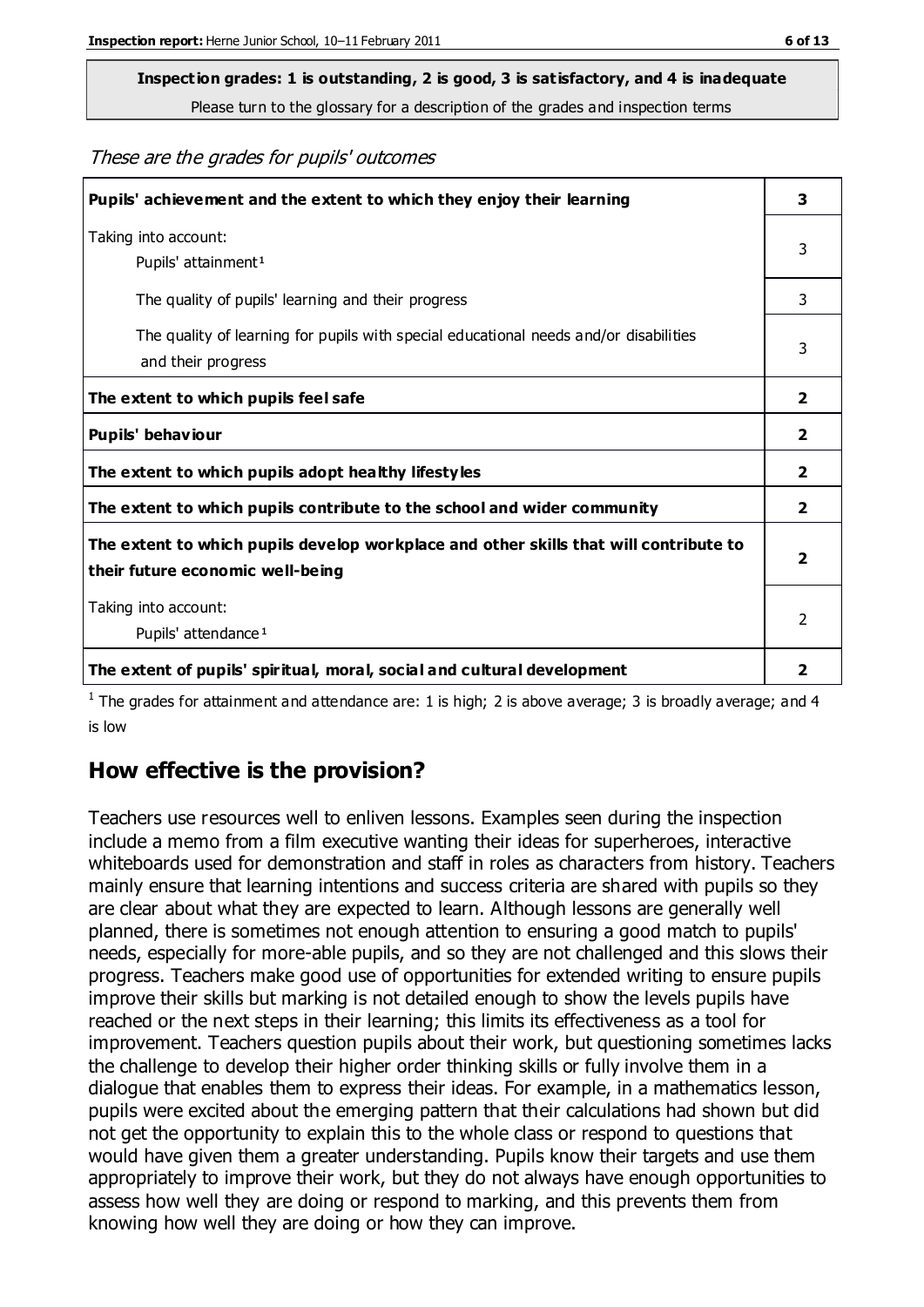The curriculum is broad and balanced and the recent move to a topic approach is beginning to engage pupils' interest and enhance their enjoyment. However, the recent changes have not yet had time to make a strong impact upon pupils' achievement. There is useful enrichment through visits, such as the Year 6 residential trip, the geography field trip to Selborne and extra-curricular activities such as in sport, music, poetry and allotment clubs. The school takes good care of  $\odot$  those pupils facing challenging circumstances and uses outside agencies well to ensure they get the support they need. This ensures close attention to their personal development. Pupils at an early stage of learning English have their needs assessed effectively and a programme put in place to ensure they develop their skills in spoken English. However, there is not always a clear reference to the needs of different groups within teachers' planning and this lessens the impact of the provision. There are good transition arrangements between the infant and junior school which enable pupils to settle well. Parents and carers spoken to endorse this view.

These are the grades for the quality of provision

| The quality of teaching                                                                                    |  |
|------------------------------------------------------------------------------------------------------------|--|
| Taking into account:<br>The use of assessment to support learning                                          |  |
| The extent to which the curriculum meets pupils' needs, including, where relevant,<br>through partnerships |  |
| The effectiveness of care, guidance and support                                                            |  |

### **How effective are leadership and management?**

Senior leaders have a clear vision for the school. This is shared by year group leaders and subject managers who are beginning to develop their roles well. They are enthusiastic and have consistency within their year groups and subjects in order to secure improvement. Examples are the recent drive to improve mathematics that raised attainment last year and the current focus on improving writing that is accelerating progress. The school improvement plan is the key driver for securing improvement and involves all senior staff in its implementation. Senior staff monitor teaching and learning but are not yet sufficiently measuring their impact on raising the quality of teaching and consequently pupils' learning. Careful tracking ensures all groups of pupils are making enough progress. This shows the school's satisfactory and improving commitment to promoting equality of opportunity; discrimination is also tackled appropriately.

The governing body is supportive of the school and fulfils its statutory duties well. Committees are used effectively to ensure the strengths and weaknesses of the school are known, but they are not fully effective in holding the school to account for its actions. The partnership with parents and carers is good. The school ensures they are well informed through newsletters and regular pupil progress meetings. They also seek their views and involve them in initiatives such as improving site safety. There are good systems for safeguarding pupils and policies, and procedures are fully in place. The school ensures pupils' safety awareness through, for example, road safety training. Good partnerships enrich provision and benefit pupils, particularly in their personal development. For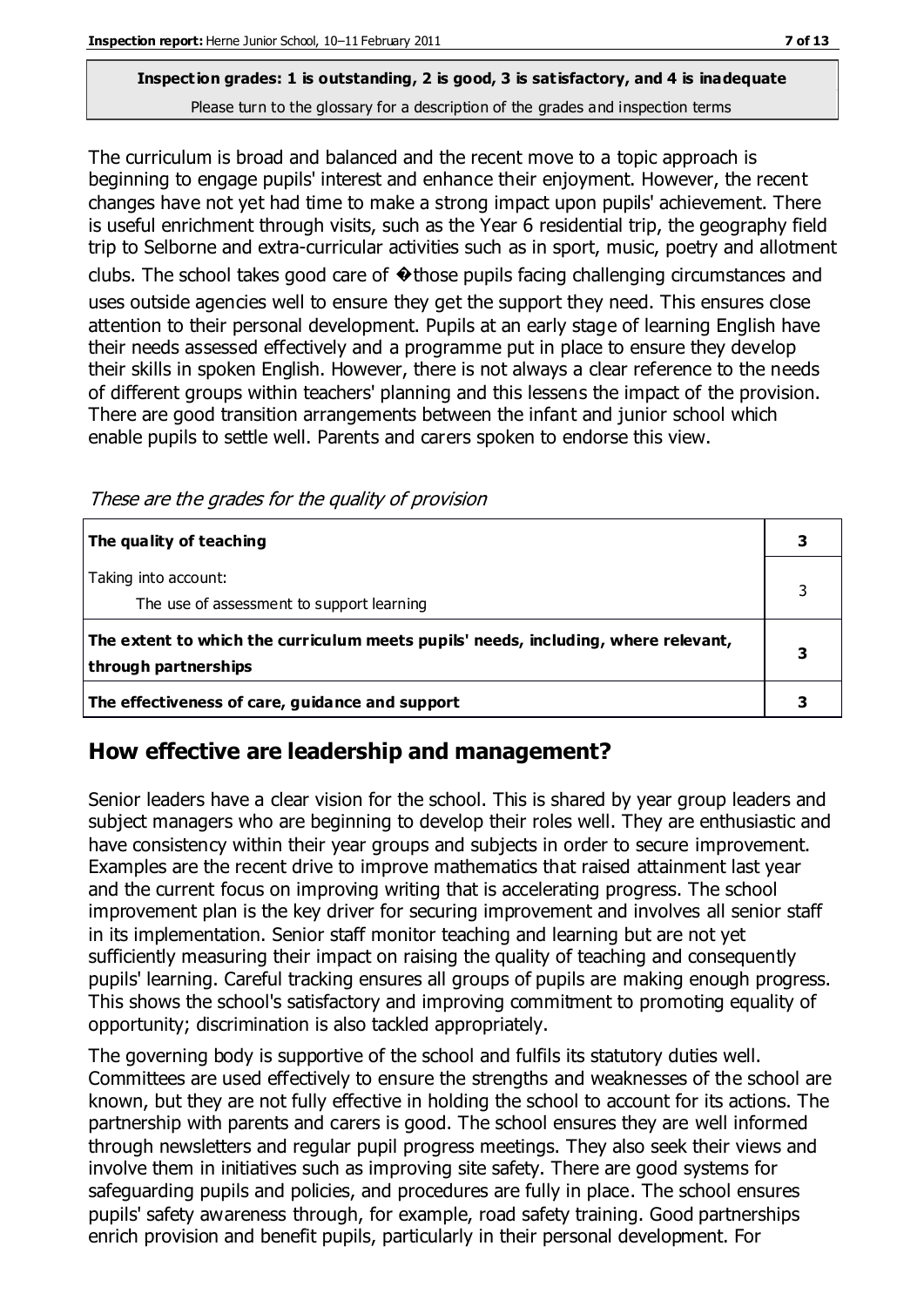example, there is a high level of pupil participation in a wide range of physical activities through the sports partnership. Additionally, the English manager provides support for other schools involved in the writing project. The school is cohesive and has good links with its local community. It has audited and evaluated its provision effectively and acknowledges that although there are good links with communities globally, developing further links with schools within the United Kingdom would strengthen its contribution to community cohesion further.

These are the grades for leadership and management

| The effectiveness of leadership and management in embedding ambition and driving<br><b>improvement</b>                                                           |                         |
|------------------------------------------------------------------------------------------------------------------------------------------------------------------|-------------------------|
| Taking into account:<br>The leadership and management of teaching and learning                                                                                   | 3                       |
| The effectiveness of the governing body in challenging and supporting the<br>school so that weaknesses are tackled decisively and statutory responsibilities met |                         |
| The effectiveness of the school's engagement with parents and carers                                                                                             | 2                       |
| The effectiveness of partnerships in promoting learning and well-being                                                                                           | $\overline{\mathbf{2}}$ |
| The effectiveness with which the school promotes equality of opportunity and tackles<br>discrimination                                                           | 3                       |
| The effectiveness of safeguarding procedures                                                                                                                     | $\overline{2}$          |
| The effectiveness with which the school promotes community cohesion                                                                                              | 2                       |
| The effectiveness with which the school deploys resources to achieve value for money                                                                             | 3                       |

### **Views of parents and carers**

The response to the parental questionnaire shows that most parents and carers who responded are happy with the school and what it provides. They consider that their children enjoy all that the school has to offer and are safe and well looked after; inspectors endorse this view. The main concerns expressed were about the way the school deals with unacceptable behaviour, information on their children's progress and whether they are making enough progress. The team could find no evidence of unacceptable behaviour during the inspection and the school has a consistent approach to behaviour management. The inspection team found that progress was satisfactory and there are regular meetings for parents and carers to discuss their child's progress with the staff.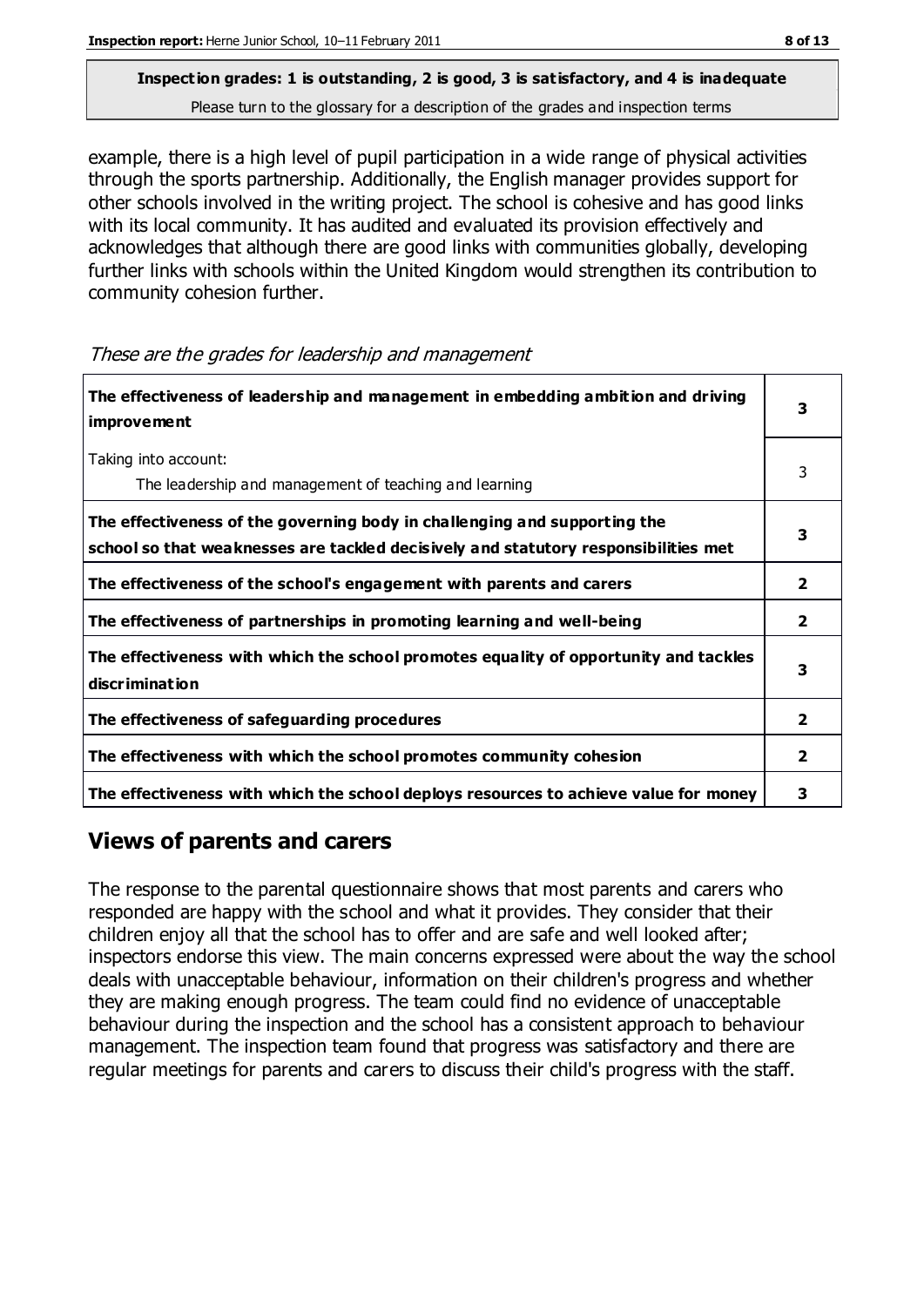#### **Responses from parents and carers to Ofsted's questionnaire**

Ofsted invited all the registered parents and carers of pupils registered at Herne Junior School to complete a questionnaire about their views of the school.

In the questionnaire, parents and carers were asked to record how strongly they agreed with 13 statements about the school.

The inspection team received 148 completed questionnaires by the end of the on-site inspection. In total, there are 397 pupils registered at the school.

| <b>Statements</b>                                                                                                                                                                                                                                       | <b>Strongly</b><br>agree |               | <b>Agree</b> |               |                | <b>Disagree</b> |                | <b>Strongly</b><br>disagree |  |
|---------------------------------------------------------------------------------------------------------------------------------------------------------------------------------------------------------------------------------------------------------|--------------------------|---------------|--------------|---------------|----------------|-----------------|----------------|-----------------------------|--|
|                                                                                                                                                                                                                                                         | <b>Total</b>             | $\frac{1}{2}$ | <b>Total</b> | $\frac{0}{0}$ | <b>Total</b>   | $\frac{1}{2}$   | <b>Total</b>   | $\frac{0}{0}$               |  |
| My child enjoys school                                                                                                                                                                                                                                  | 77                       | 52            | 66           | 45            | $\overline{2}$ | $\mathbf{1}$    | $\mathbf 0$    | $\mathbf 0$                 |  |
| The school keeps my child<br>safe                                                                                                                                                                                                                       | 72                       | 49            | 74           | 50            | $\overline{2}$ | $\mathbf{1}$    | $\mathbf 0$    | $\mathbf 0$                 |  |
| My school informs me about<br>my child's progress                                                                                                                                                                                                       | 50                       | 34            | 80           | 54            | 14             | 9               | 3              | $\overline{2}$              |  |
| My child is making enough<br>progress at this school                                                                                                                                                                                                    | 50                       | 34            | 75           | 51            | 16             | 11              | $\overline{2}$ | $\mathbf{1}$                |  |
| The teaching is good at this<br>school                                                                                                                                                                                                                  | 63                       | 43            | 75           | 51            | 6              | $\overline{4}$  | $\mathbf{1}$   | $\mathbf{1}$                |  |
| The school helps me to<br>support my child's learning                                                                                                                                                                                                   | 54                       | 36            | 81           | 55            | 10             | $\overline{7}$  | $\mathbf{1}$   | $\mathbf{1}$                |  |
| The school helps my child to<br>have a healthy lifestyle                                                                                                                                                                                                | 63                       | 43            | 81           | 55            | 3              | $\overline{2}$  | $\mathbf 0$    | $\mathbf 0$                 |  |
| The school makes sure that<br>my child is well prepared for<br>the future (for example<br>changing year group,<br>changing school, and for<br>children who are finishing<br>school, entering further or<br>higher education, or entering<br>employment) | 69                       | 47            | 64           | 43            | $\overline{4}$ | 3               | $\mathbf 0$    | $\mathbf 0$                 |  |
| The school meets my child's<br>particular needs                                                                                                                                                                                                         | 55                       | 37            | 77           | 52            | 8              | 5               | $\overline{2}$ | $\mathbf{1}$                |  |
| The school deals effectively<br>with unacceptable behaviour                                                                                                                                                                                             | 48                       | 32            | 76           | 51            | 13             | 9               | $\mathbf{1}$   | $\mathbf{1}$                |  |
| The school takes account of<br>my suggestions and concerns                                                                                                                                                                                              | 43                       | 29            | $90\,$       | 61            | 6              | 4               | 1              | 1                           |  |
| The school is led and<br>managed effectively                                                                                                                                                                                                            | 79                       | 53            | 61           | 41            | 5              | 3               | $\mathbf 0$    | $\mathbf 0$                 |  |
| Overall, I am happy with my<br>child's experience at this<br>school                                                                                                                                                                                     | 84                       | 57            | 54           | 35            | 5              | 3               | $\mathbf{1}$   | $\mathbf{1}$                |  |

The table above summarises the responses that parents and carers made to each statement. The percentages indicate the proportion of parents and carers giving that response out of the total number of completed questionnaires. Where one or more parents and carers chose not to answer a particular question, the percentages will not add up to 100%.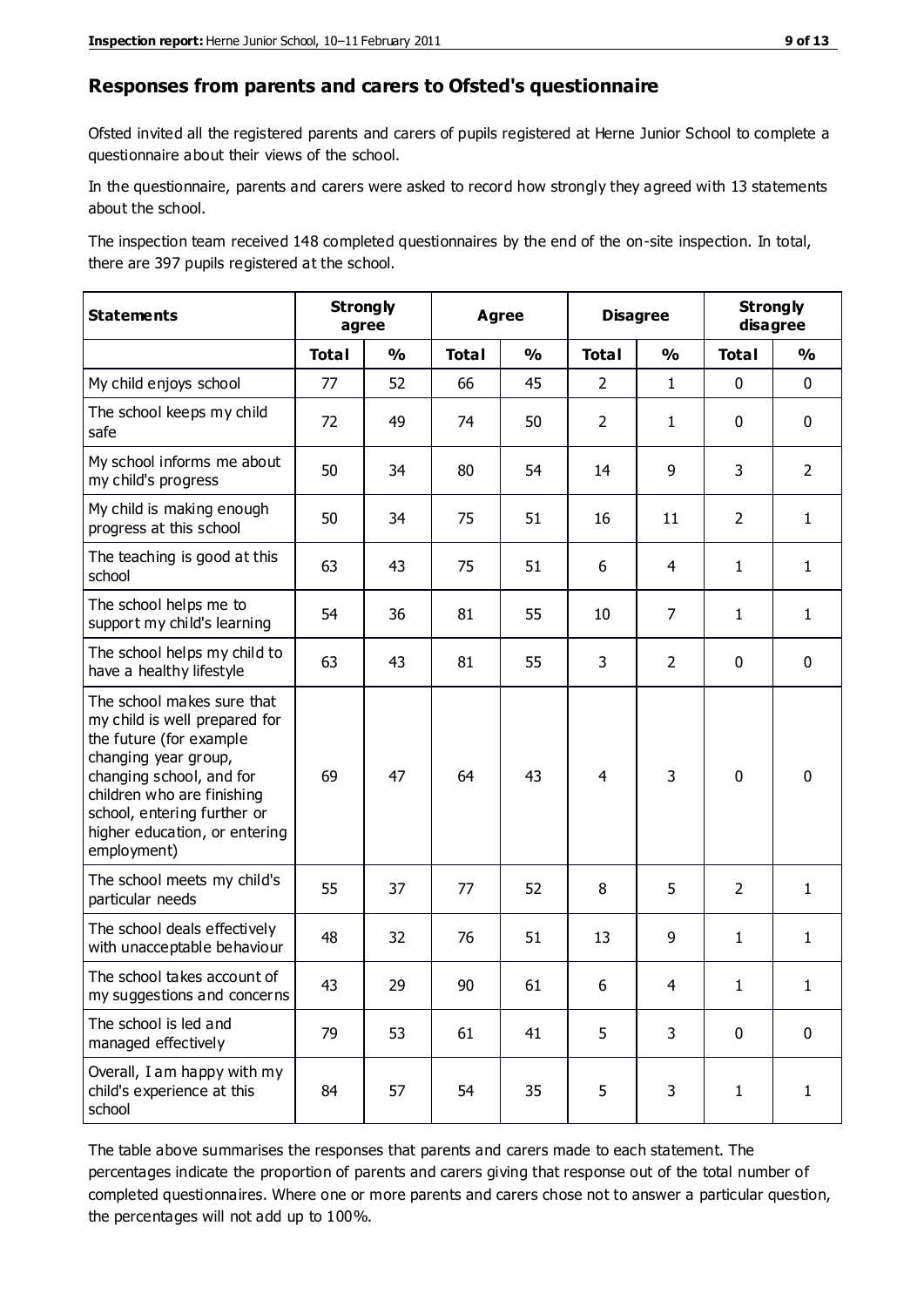### **Glossary**

| Grade   | <b>Judgement</b> | <b>Description</b>                                                                                                                                                                                                            |
|---------|------------------|-------------------------------------------------------------------------------------------------------------------------------------------------------------------------------------------------------------------------------|
| Grade 1 | Outstanding      | These features are highly effective. An outstanding school<br>provides exceptionally well for all its pupils' needs.                                                                                                          |
| Grade 2 | Good             | These are very positive features of a school. A school that<br>is good is serving its pupils well.                                                                                                                            |
| Grade 3 | Satisfactory     | These features are of reasonable quality. A satisfactory<br>school is providing adequately for its pupils.                                                                                                                    |
| Grade 4 | Inadequate       | These features are not of an acceptable standard. An<br>inadequate school needs to make significant improvement<br>in order to meet the needs of its pupils. Ofsted inspectors<br>will make further visits until it improves. |

#### **What inspection judgements mean**

#### **Overall effectiveness of schools**

|                       | Overall effectiveness judgement (percentage of schools) |      |                     |                   |
|-----------------------|---------------------------------------------------------|------|---------------------|-------------------|
| <b>Type of school</b> | <b>Outstanding</b>                                      | Good | <b>Satisfactory</b> | <b>Inadequate</b> |
| Nursery schools       | 59                                                      | 35   | 3                   | 3                 |
| Primary schools       | 9                                                       | 44   | 39                  | 7                 |
| Secondary schools     | 13                                                      | 36   | 41                  | 11                |
| Sixth forms           | 15                                                      | 39   | 43                  | 3                 |
| Special schools       | 35                                                      | 43   | 17                  | 5                 |
| Pupil referral units  | 21                                                      | 42   | 29                  | 9                 |
| All schools           | 13                                                      | 43   | 37                  | 8                 |

New school inspection arrangements were introduced on 1 September 2009. This means that inspectors now make some additional judgements that were not made previously.

The data in the table above are for the period 1 September 2009 to 31 August 2010 and are consistent with the latest published official statistics about maintained school inspec tion outcomes (see **[www.ofsted.gov.uk](http://www.ofsted.gov.uk/)**).

The sample of schools inspected during 2009/10 was not representative of all schools nationally, as weaker schools are inspected more frequently than good or outstanding schools.

Percentages are rounded and do not always add exactly to 100.

Sixth form figures reflect the judgements made for the overall effectiveness of the sixth form in secondary schools, special schools and pupil referral units.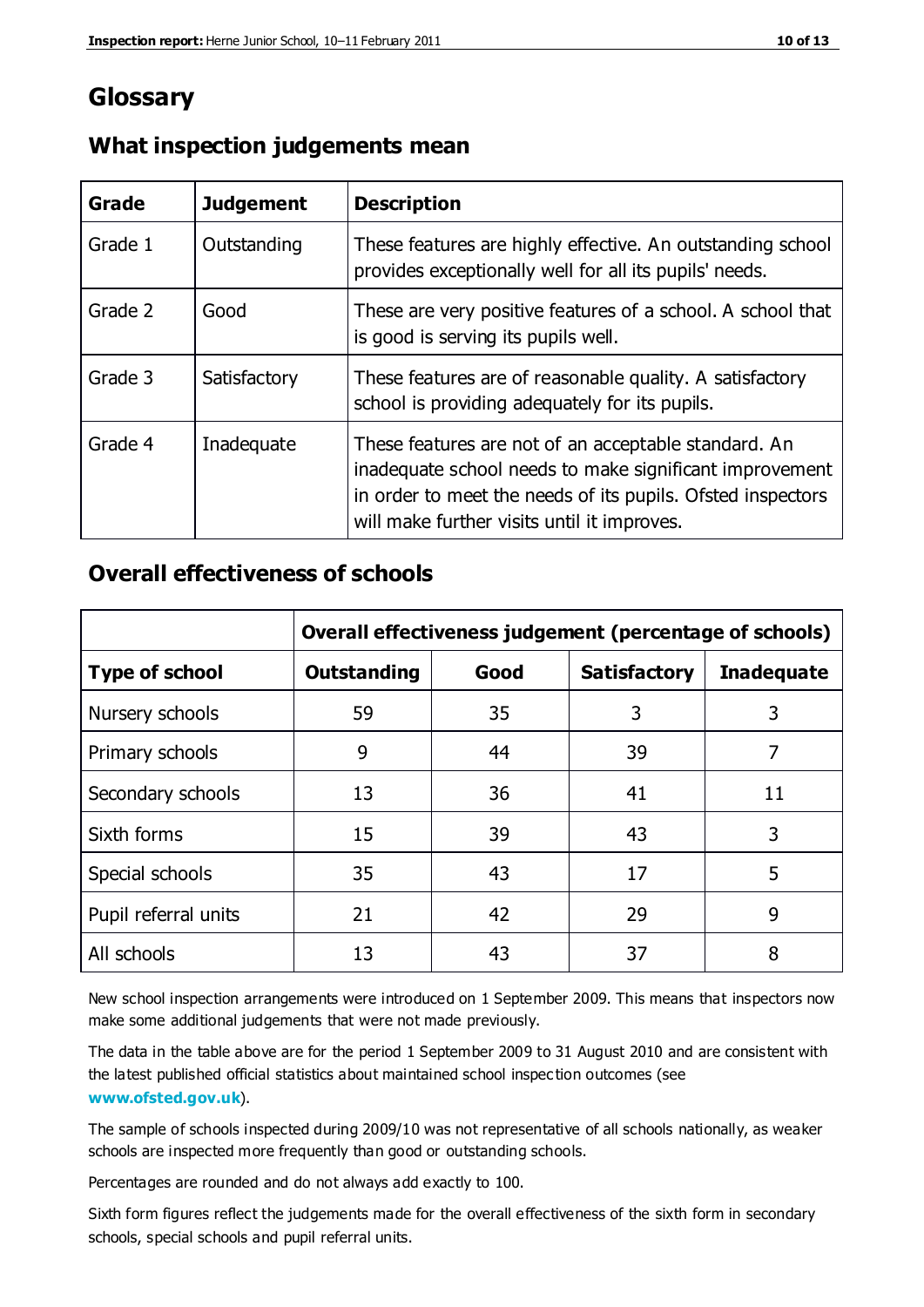### **Common terminology used by inspectors**

| Achievement:               | the progress and success of a pupil in their learning,<br>development or training.                                                                                                                                                          |  |  |
|----------------------------|---------------------------------------------------------------------------------------------------------------------------------------------------------------------------------------------------------------------------------------------|--|--|
| Attainment:                | the standard of the pupils' work shown by test and<br>examination results and in lessons.                                                                                                                                                   |  |  |
| Capacity to improve:       | the proven ability of the school to continue<br>improving. Inspectors base this judgement on what<br>the school has accomplished so far and on the quality<br>of its systems to maintain improvement.                                       |  |  |
| Leadership and management: | the contribution of all the staff with responsibilities,<br>not just the headteacher, to identifying priorities,<br>directing and motivating staff and running the school.                                                                  |  |  |
| Learning:                  | how well pupils acquire knowledge, develop their<br>understanding, learn and practise skills and are<br>developing their competence as learners.                                                                                            |  |  |
| Overall effectiveness:     | inspectors form a judgement on a school's overall<br>effectiveness based on the findings from their<br>inspection of the school. The following judgements,<br>in particular, influence what the overall effectiveness<br>judgement will be. |  |  |
|                            | The school's capacity for sustained<br>improvement.                                                                                                                                                                                         |  |  |
|                            | Outcomes for individuals and groups of pupils.                                                                                                                                                                                              |  |  |
|                            | The quality of teaching.                                                                                                                                                                                                                    |  |  |
|                            | The extent to which the curriculum meets<br>pupils' needs, including, where relevant,<br>through partnerships.                                                                                                                              |  |  |
|                            | The effectiveness of care, guidance and<br>support.                                                                                                                                                                                         |  |  |
| Progress:                  | the rate at which pupils are learning in lessons and<br>over longer periods of time. It is often measured by<br>comparing the pupils' attainment at the end of a key                                                                        |  |  |

stage with their attainment when they started.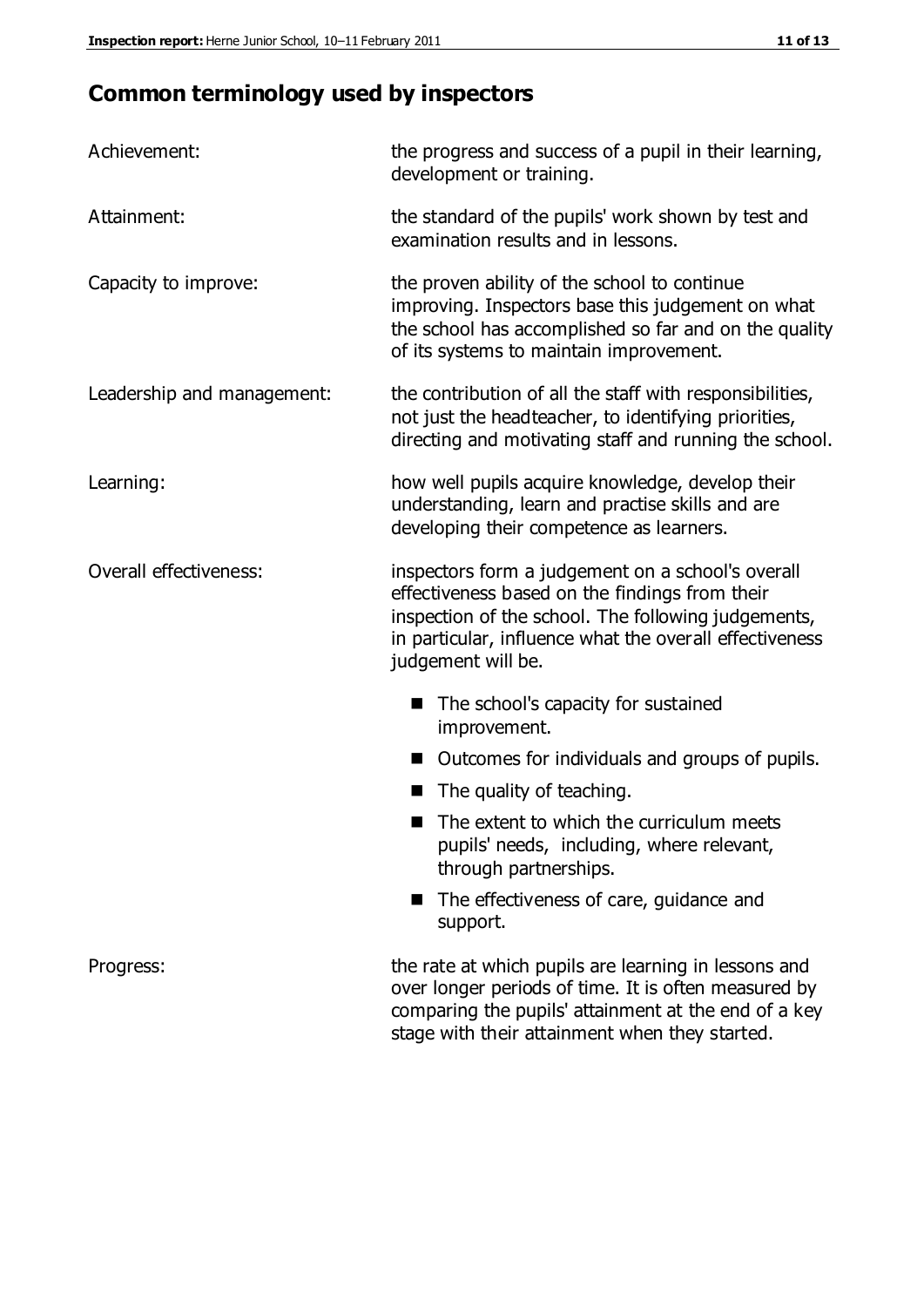#### **This letter is provided for the school, parents and carers to share with their children. It describes Ofsted's main findings from the inspection of their school.**

12 February 2011

#### Dear Pupils

#### **Inspection of Herne Junior School, Petersfield GU31 4BP**

I am writing to tell you how much we enjoyed our visit to your school. Thank you for being so friendly and helpful. We enjoyed talking to you in lessons and meeting with the school council. We were pleased to learn that you enjoy school and the many after-school clubs and activities provided.

We judged that your school is giving you a satisfactory education. This means that it does some things well but some things still need to be improved.

Here are some other things we particularly liked about your school.

- You are friendly, well behaved and work hard in lessons.
- Your headteacher and all the staff take good care of you and you in turn feel safe and well supported.
- You enjoy the interesting activities that are part of the new curriculum.

These are the things we have asked your school to do to help you learn even more.

- Ensure that the work you are set and teachers' questions always challenge you and that you are more involved in improving your work so that you make the best possible progress.
- Ensure that teaching is checked carefully to make it even better.

You can help by checking your work to see if you can improve it. We enjoyed talking to you and wish you every success for the future.

Yours sincerely

Janet Sinclair Lead inspector